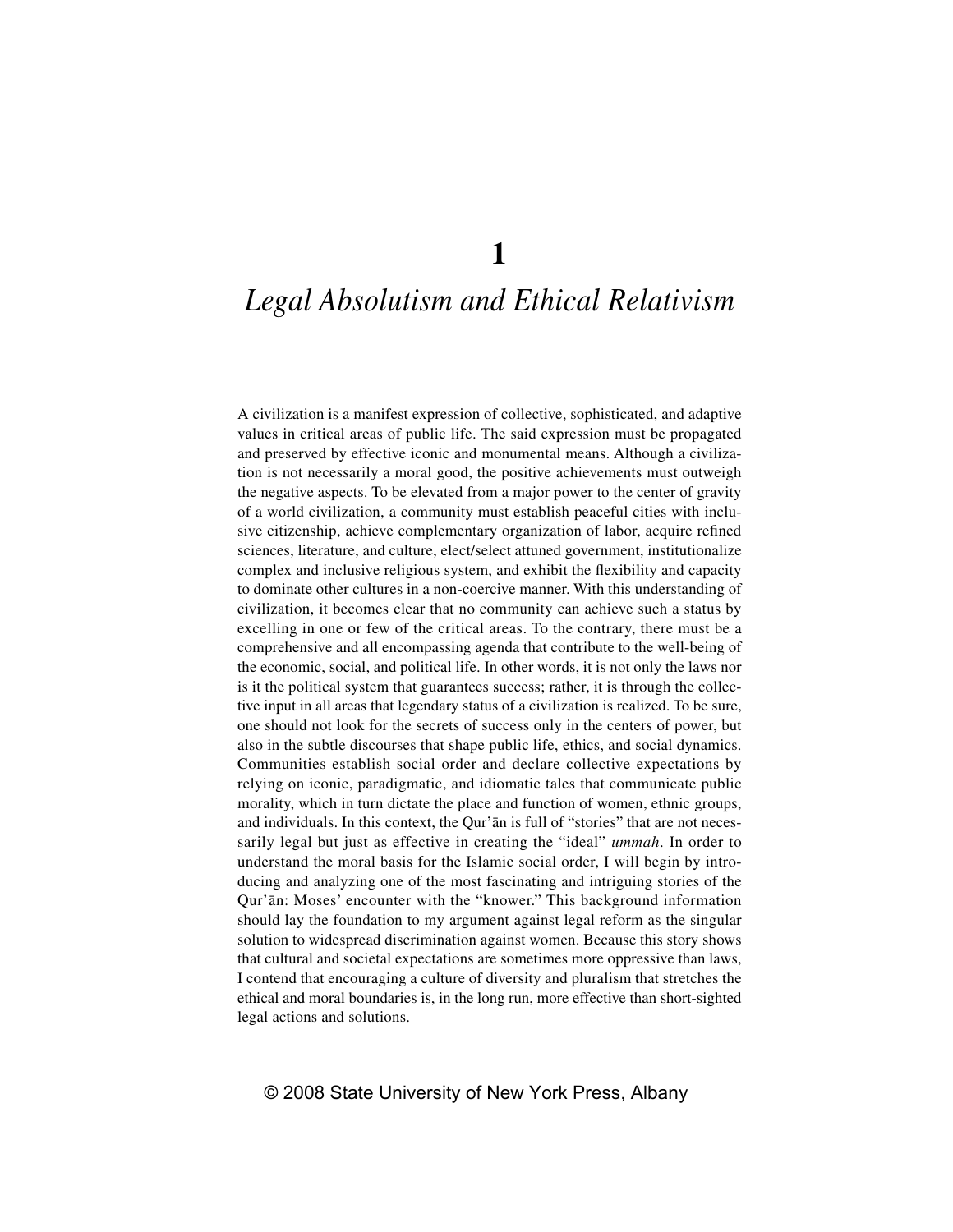Throughout history, acts of murder, imprisonment, and war made human life and liberty a contested value. In religious and secular discourses, the context of any of the above acts made it possible to relativize the rights to life and freedom. They can be forfeited: The saving of some life might be cited to legitimize the destruction of another. In Islamic ethics, such acts are possible but they cannot be done under the umbrella of aggression:

My people! I have prohibited upon Myself aggression (*÷ulm*), and I have proscribed it for you too; so do not act aggressively towards one another.<sup>1</sup>

Although it is difficult to define aggression in the modern political context especially,2 it is fairly easy to characterize acts of aggression as violent undertakings by the powerful against the weak for no reason but to maximize one's dominion and hegemony.3 Aggression, as an act of violence, can only be justified when it is committed to redress a prior act of violence. Violence is any direct or indirect restriction of the movement and liberties of another person. Such restrictions may take the form of killing, injury, imprisonment, or depriving one of one's mental or material capacity and ability to pursue a normal life. In my view, to deprive women of equal opportunity to pursue a dignified and fulsome life constitutes an act of aggression. In the Islamic traditions, it is said that, before God, there is no other act more egregious than aggression and for that reason the deity promised to treat aggressors as his "personal" enemies in the Hereafter.<sup>4</sup> In Islamic thought, the antonym of aggression is justice; and therefore, only acts in the name of justice and fairness may justify the taking of life or liberties of a person. Despite the existence of guiding principles such as the above, more often than not, we learn of acts that seem to be unjustified. That is when ethical and moral arguments emerge as a means to justify or criticize social and religious practices.

What should (or ought) one do if one knows for a fact that a person will cause some harm (in the future) to another person or to many people? Should a parent or both parents be allowed to kill (abort?) a child if they were to know with absolute certainty that such a child, were he to reach adulthood, will be an unrepentant criminal and a lethal menace to them and to others? Should a person or the government be allowed to restrict the travels and movement of adults and discerning people upon knowing that an eminent danger is awaiting them? Should the rights of the few be sacrificed for the rights of the many? If so, should women's rights be curtailed for simply being women because the community leaders see them as a disturbance to social order? And finally, how do we acquire the special knowledge (if it exists) that allows one to make these judgments; and which knowledge is supreme: acquired, revealed, or gifted knowledge?

At first glance, these inquiries may appear to be a series of hypothetical questions similar to the ones asked in modern-day university level courses on ethics, moral philosophy, and jurisprudence. In reality, these are the kind of questions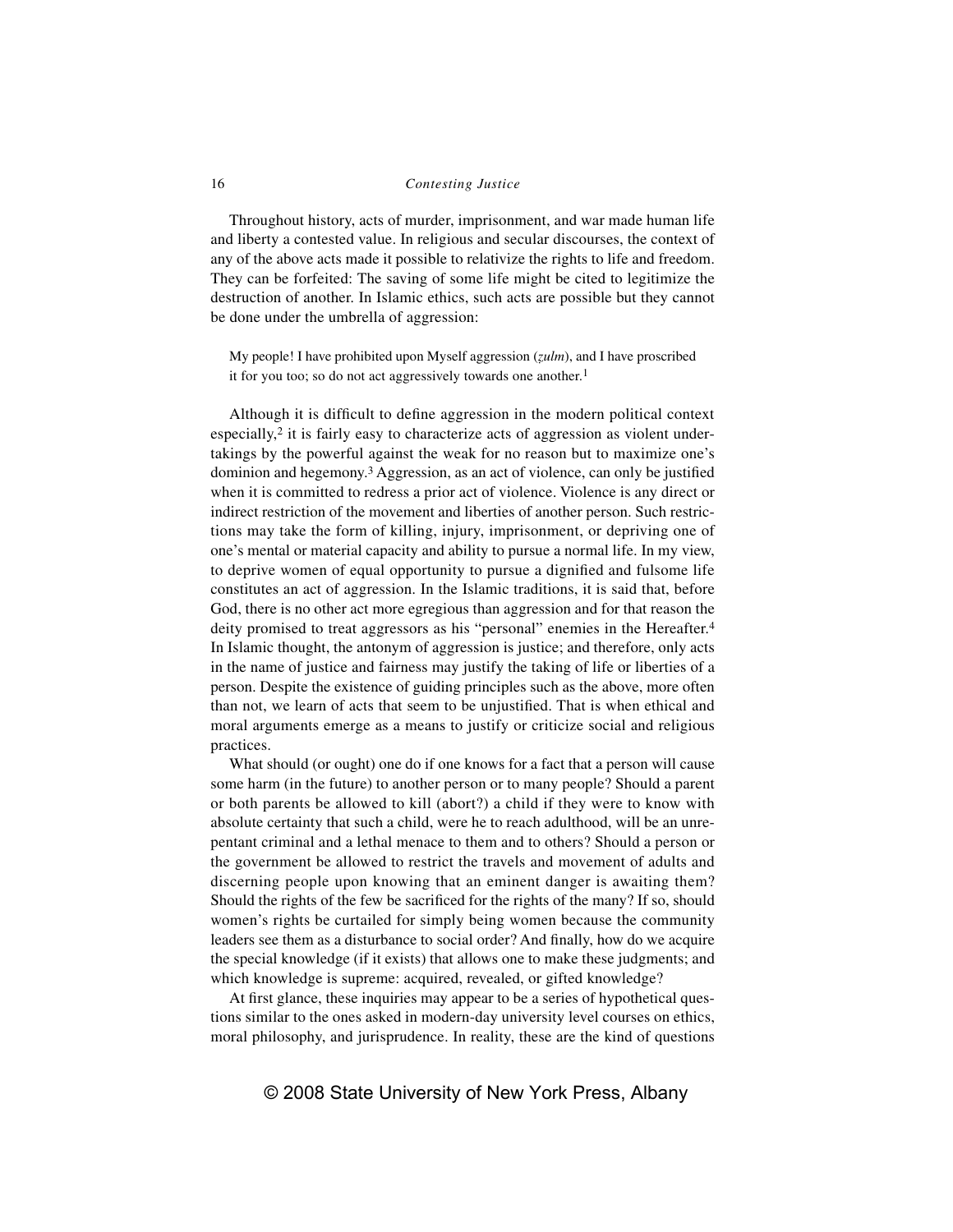faced by executive leaders, judicial authorities, and law enforcement agencies. Curiously, however, some of these are also the kind of situation presented in the story of Moses when he had an encounter with a person identified in the Qur'an as a "knower" and a servant of God (or al-Khadir in the exegetical collections). It provides a backdrop to the philosophical and jurisprudential discourse that informed Islamic law and practices throughout the history of the Islamic civilization. If we were to understand the arguments of this particular story, it would be easier to grasp the reach and scope of Islamic law and especially laws dealing with matters of social justice and individual entitlements.

For Muslims, the story of Moses' encounter with the "knower," like the rest of the Qur'an, has moral and possibly legal implications. It teaches and justifies, it instructs and implies, it commands and inspires. It provides adherents with the comfort of knowing that there is a higher purpose and a nobler goal for acts even if they are not understood. In Islamic practices and traditions, one does what one can in keeping with the guidelines of legality and morality but doing so does not guarantee attaining the ultimate truth or the desired ends. For Muslims, the end and the beginning are in the hands of God. "It is fate (or *maktüb*)" Muslims declare every time an event (such as loss, death, or injury) strikes. In short, it is not up to the individual Muslim to negotiate the outcome of the passing of time or to explain the unexplainable. Moses' encounter with the "knower" is a powerful reminder of the limitations of human reason and need for broader perspective. More importantly, the passages of this story outline the moral and ethical foundation of acts when they are juxtaposed to legal judgments. For the author of this story to choose Moses—the man of the Tablets, the preacher of the Commandments, the legal genius—and contrast him to the "knower" of ethical judgments—a man of penetrating insight and mysterious wisdom—this setting is indeed compelling.

In understanding the balance between law and morality in Islamic tradition, I hope to achieve a sound understanding of the Islamic worldview in the broadest sense possible. In this chapter, firstly, I will introduce the story as told in the Qur'an and in the exegetical works. Secondly, I will analyze the story in order to highlight the arguments that support the main thesis as posited in the introduction to this work. Finally, and in the light of the analysis and discussion, I will draw some conclusions and propose some answers to the above and other questions.

## **To Know or Not to Know: The Basis of Acts**

And tell of Moses when he said to his assistant: "I will not rest until I reach the junction of the two seas or die trying." When the two reached midpoint, they forgot their fish which then quietly made its way into the sea. When the two passed beyond the location, Moses said to his assistant: "Bring us our lunch, indeed we have achieved an acceptable leg of our journey." He said: "Remember when we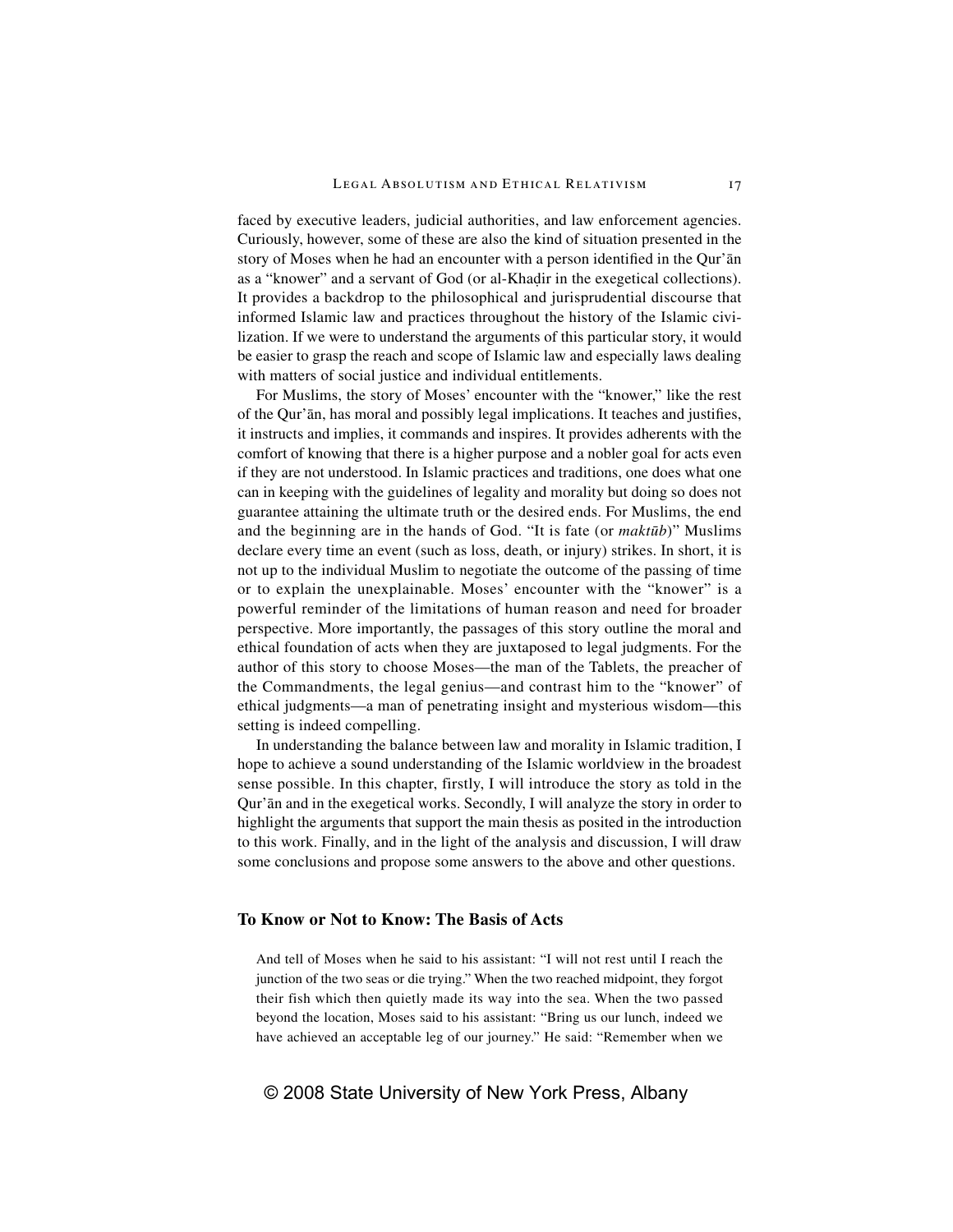#### 18 *Contesting Justice*

retreated to the rock, there I forgot about the fish—and indeed it was Satan who caused me to forget about it—and it amazingly made its way into the sea." He said: "That is what we were after." And the two backtracked retracing their footsteps. There they found one of Our subjects to whom we gave some mercy from Us and We taught him a great knowledge from Us. Moses asked him: "It is great maturity that I desire, can I tag along so that you may teach me from that which you have been taught?" He replied: "You will not be patient with me; how could you be patient about that which you have no foreknowledge?" He said: "God willing, you will find me patient and I will not disobey any of your commands." He said: "When you follow me, do not ask me about anything until I explain to you its purpose." The two began their journey together and when they boarded the boat, he punctured it. He said: "You punctured it to drown its people; indeed you have done a wicked act." He said: "Didn't I tell you that you will not have patience with me?" He said: "Do not judge me by my forgetfulness and do not make it harder on me." The two continued until they encountered a boy; he killed him. He (Moses) said: "Did you just kill a pure soul that did not cause the loss of soul? Indeed you have undertaken a sinful act." He said: "Didn't I tell you that you will not have patience with me?" He said: "If I ask you about one thing after this, then do not accompany me; indeed you will be excused from doing so." They continued until they reached a village. They asked for food and they were refused and denied any hospitality. Therein, they found a wall that was about to collapse. So he rebuilt it. Moses then said: "Maybe you should ask the people of the town to pay you for rebuilding it!" He said: "This is the time of parting company. However, I will inform you of the interpretation of that for which you had no patience. As for the boat, it belonged to poor individuals who make a living by fishing in the seas. I wanted to disable it because there was a usurping king after it. As for the boy, his two parents were two faithful individuals but he would have driven them to arrogance and ingratitude. We wanted their Lord to offer them instead a child who is charitable and merciful. Finally, the wall belongs to two orphan boys from the town and there under was a treasure left for them by their righteous father. Your Lord willed that they reach adulthood and retrieve it. That is your Lord's mercy; I did not do it on my own. That is the interpretation of that for which you had no patience." [Q18:60–82]<sup>5</sup>

The above passage is the full story as told in less than three pages of the Qur'an. The only person mentioned by name is Moses. The location and the names of the other figures were described in specific terms by exegetes.6 Muslim scholars are not sure why certain information is left out in the Qur'an although that is not unusual. Some argue that information is purposefully left out because it is not critical to the legal or moral purpose of telling the story. Others contend that the Qur'anic style intentionally leaves critical information out in order to empower prophets and religious authorities to interpret it within the specific context and circumstances. Whatever the case may be, clearly the style of telling this story has focused attention on the three acts by the knowledgeable subject of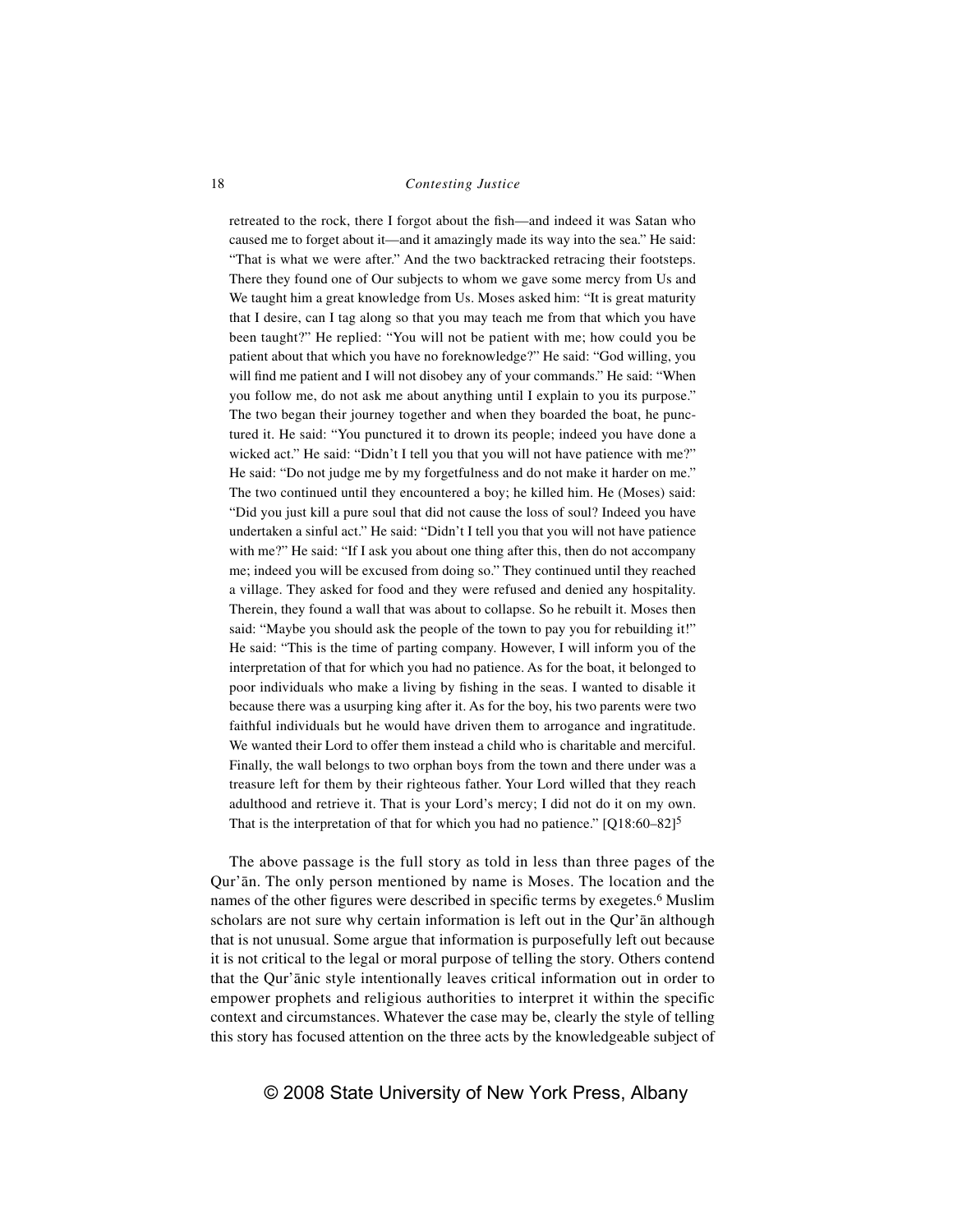God (the knower) and contrasted them to the judgments issued by Moses who was given the divine commandments that prohibited these same acts. Even if the story is deemed nonhistorical, its philosophical implications are extraordinary. In other words, the selection of the acts (the three events) and the observer (Moses) do suggest a rationale behind the "telling" of this narrative, which does not appear to be that original in its totality.<sup>7</sup> In the Qur' $\bar{a}$ nic contexts however, it brings to light the relationship between legal and moral imperatives on the one hand, and the value of life and human dignity on the other hand. This objective was achieved by making Moses, a personality that is universally associated with law and commandments, a central figure who is on a journey to learn beyond what he was taught.

Before I analyze the story and theorize about its ethical and legal implications, it is necessary to start with the interpretations of the traditional Muslim exegetes. Not only will the presentation of the views of Muslim commentators shed some light on the role of interpretations in the religious discourse, but it also helps in comparing and understanding the function and place of morality and ethics in the scripture and in the commentaries respectively.

Ostensibly, the usual cryptic style of the Qur'an rarely tells a full story. However, in addition to this story, only the story of Joseph may come close to biblical style narratives that recount a story in a suspenseful and conclusive manner. Moses' encounter with the curious figure, identified in exegetical works as al-Khaḍir, is narrated with dialogues. The commentaries that will be analyzed in this chapter relate to the passages of the Qur'an, all of which are taken from the chapter entitled *al-kahf* (the cave). The names (except Moses') and some other details are found only in the *tafsır* collections.

According to al-Tabarī and Ibn Kathīr, after a passionate and empowering speech to the Israelites, Moses was approached by a member of the audience and asked if there is any other human being more knowledgeable than him. Moses replied negatively arguing that with the revelation and the Commandments that God has bestowed on him, he had become the most knowledgeable person to ever live. Not long thereafter, Gabriel came with a message from God to rebuke him and inform him that there was in fact another person whom the deity had blessed with extraordinary knowledge. Disappointed and curious at the same time, Moses and his helper Joshua undertook a long journey to find this man.<sup>8</sup> The only clue they were given was that a dead fish would come alive and disappear once they reached the place where lived this "knower."9

After some time had passed along the coastal lines of some unspecified seas,<sup>10</sup> the pair decided to rest. Joshua laid the jar containing the fish on the ground and they both fell asleep. During that time, the fish made its way into the water. Upon waking up, they resumed the journey, although Joshua noticed that the fish was missing. After some time, they decided to rest and Moses asked Joshua to check on the fish and serve him some food. At this point, Joshua blames his forgetfulness on Satan and reveals to Moses that the fish swam away when they were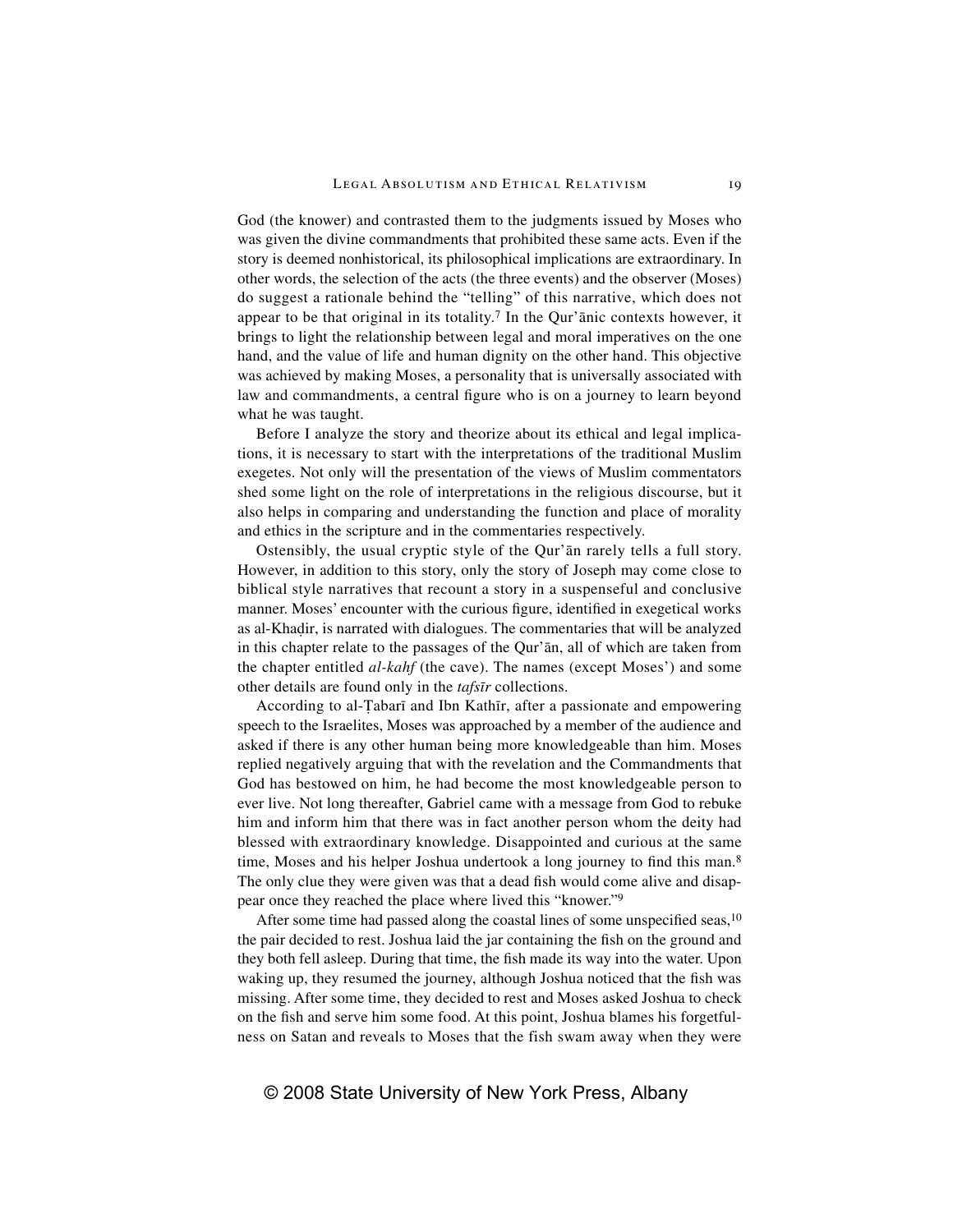asleep. Upon hearing the news, Moses realized that he had missed the location of al-Khadir so they backtracked all the way to the location where they lost the fish.

It did not take them long to find the mysterious person who seemed to have known about them and was expecting their arrival. He nonetheless entertains himself by asking Moses for the reason of traveling to see him despite the fact that he has a challenging task of leading his people. Moses answered by expressing his desire to learn from him some of what he had been given. To this, al-Kha∂ir replied by predicting that Moses does not have the patience to observe and learn. When Moses insisted that he is patient, al-Khadir exclaimed: "How could you be patient in the face of that to which you have no exposure? You are given the knowledge that allows you to judge the apparent justness of acts but not the knowledge of the unseen." The predictions and warning did not discourage Moses. He promised that he will be patient and he will not antagonize him. To this al-Khadir agreed on the condition that he is not challenged about the validity of what he does.

They started by walking along the coast soliciting rides from boat masters. Not only did the crew of a new, reliable, clean, and decorated boat offer them a ride, but they did not even charge them for it. Despite that, al-Khadir sabotaged the boat by cutting a hole in it and concealing it and thereby rendering the craft unfit for sailing. Irritated by the seeming ingratitude and criminal behavior of his companion, Moses complained judgingly: "Did you puncture it to drown its crew? Indeed that is an abhorring act." Upon hearing the criticism, al-Khadir reminded Moses that he was warned against such behavior. Moses apologized and begged him to forgive his forgetfulness.

They left the boat and started to walk in the town where they encountered a number of children playing. One of these children was a clean, polite, and wellbehaved boy. Without warning, al-Khadir kills the boy by intentionally striking his head with a rock. Appalled by the cold-blooded murder of an innocent child, again Moses objected to this undertaking and expressed his disapproval. Once reminded of his impatience, Moses declares that he agrees to end the arrangement if and when he violates it one more time.

They left that town and went to another one. The people of this town were neither hospitable nor accommodating to these traveling strangers: They denied them water, refused them food, and declined them rest. Despite the townspeople's attitude, al-Khaḍir decided to waste his energy and time rebuilding a wall of a house that is falling apart. Possibly amused and probably irritated by the irony, Moses commented: "Maybe you should ask to get paid for doing that!" Upon hearing that, al-Khadir asserted: "That is it. We are done: You go your way and I am going mine. But before you do that, I will inform you of the interpretation of that which tested your patience. As for the boat, it belonged to some poor individuals who rely on it for a living. However, were they allowed to continue their voyage to the next city, its ruler would have usurped it from them and deprived them of their means of support. The boy on the other hand, is a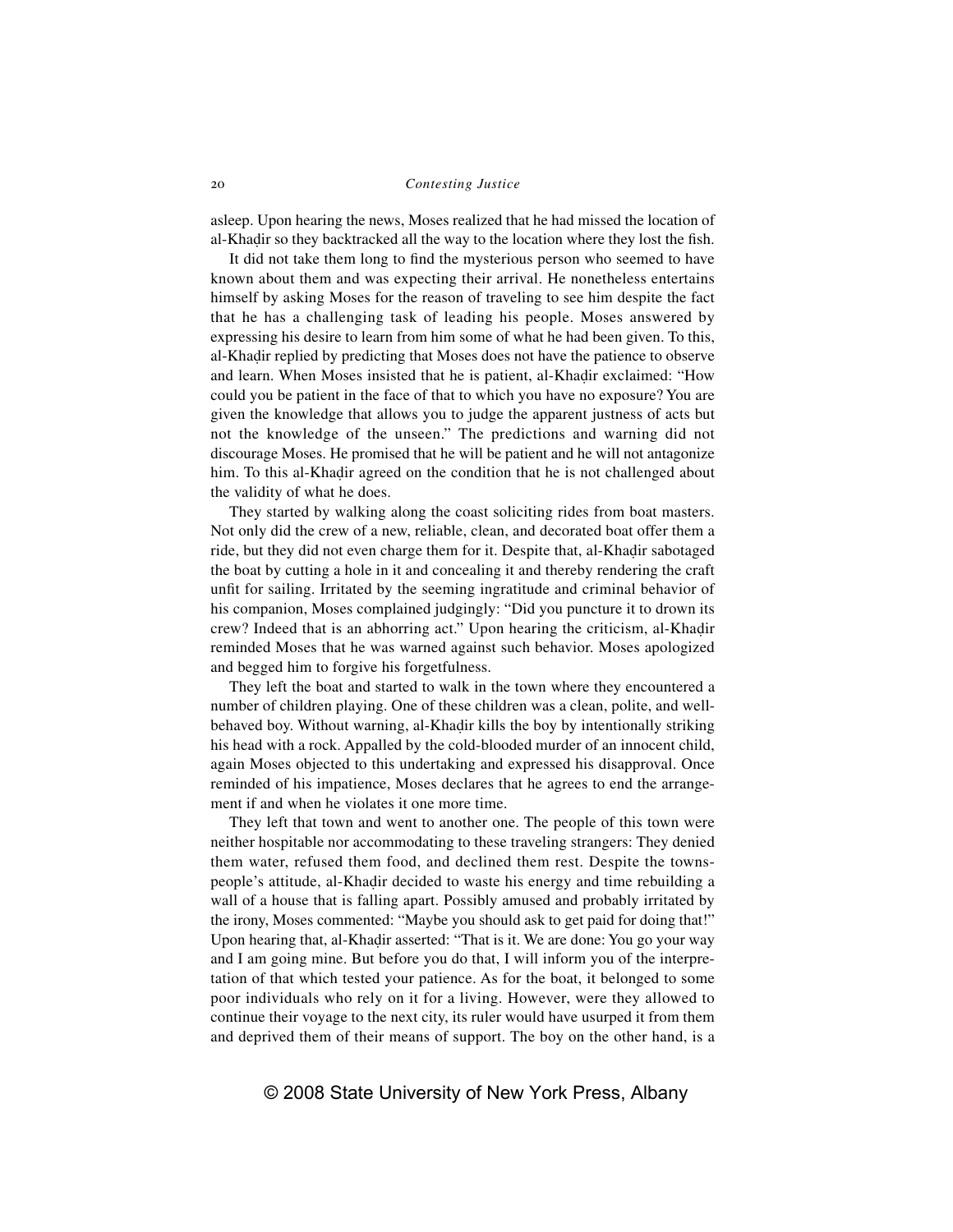child of two believing and righteous people whom he would have tortured and coerced to disbelieve. I did what I did so that they are given another merciful and kind child. Lastly, the wall stood as a protection of and marker for a treasure that was left by two righteous parents for their two orphan children. Rebuilding and maintaining the wall until they are old enough to extract it was the purpose of my undertaking."

Some early Muslim scholars saw this story as a metaphor for the vastness of divine knowledge and a lesson in humility. The context they provided suggests that even those given special knowledge such as revelations are still limited in their wisdom. Some Sufi masters and Shi`ite theologians rely on this story to instill in the mind of their followers the need for a teacher ( $\arcsin \arrows aim\bar{a}m$ ) respectively.11

For Shi`ites, the existence of the Qur'an or the books of interpretations and laws is not enough to guide the adherent to the right path. There must be a living knower or infallible living person who leads, teaches, and initiates. For Sufis, life is a journey into learning, and knowing that requires a seasoned master and guide. For Shi`ites, reason and intellect are fallible and because of that there must be an infallible person who can interpret and apply the divine knowledge at any given time. The presence of a *`arif* or an *imam* is therefore seen as the manifestation of God's grace, wisdom, and mercy upon his creations.12

For Sunni Muslims, the story teaches humility and speaks for God's vast and absolute knowledge. This view is underscored by an anecdote that is embedded in the exegesis dealing with these verses. It is reported that, while the "knower" and Moses were riding on the ship, a bird landed near the sea and took a sip of water. The "knower" then pointed to the bird and told Moses that his knowledge compared to God's is similar to the amount of water taken by the bird from the sea: it is so minuscule that it hardly adds to or subtracts from the divine knowledge.

Sufi scholars argue for a literal meaning (*zahir*) and a hidden meaning (*bātin*). The literal meaning is that accepted by the majority of Muslim scholars and they do not contest those interpretations. However, Ibn al-`Arabı contends that there is another meaning for the story:

When Moses spoke to his young companion (*fatah*), it was analogous to Moses the heart (*qalb*) speaking to the young soul (*nafs*) when it first attaches itself to the body (*badan*); telling it that he will not stop journeying until he reaches the intersection of the two worlds: the world of spirit (*rūh*) and the world of form (*jism*). They are the pure and clear in the human form and locus of the heart.

As one can see from these interpretations, the same story could be used as a building block for the creation of a comprehensive worldview that is informed by the beliefs and ideas of the adherents of any given religious entity. The same story can be "modeled" in a way that will reenforce the teachings and practices of the community.

# © 2008 State University of New York Press, Albany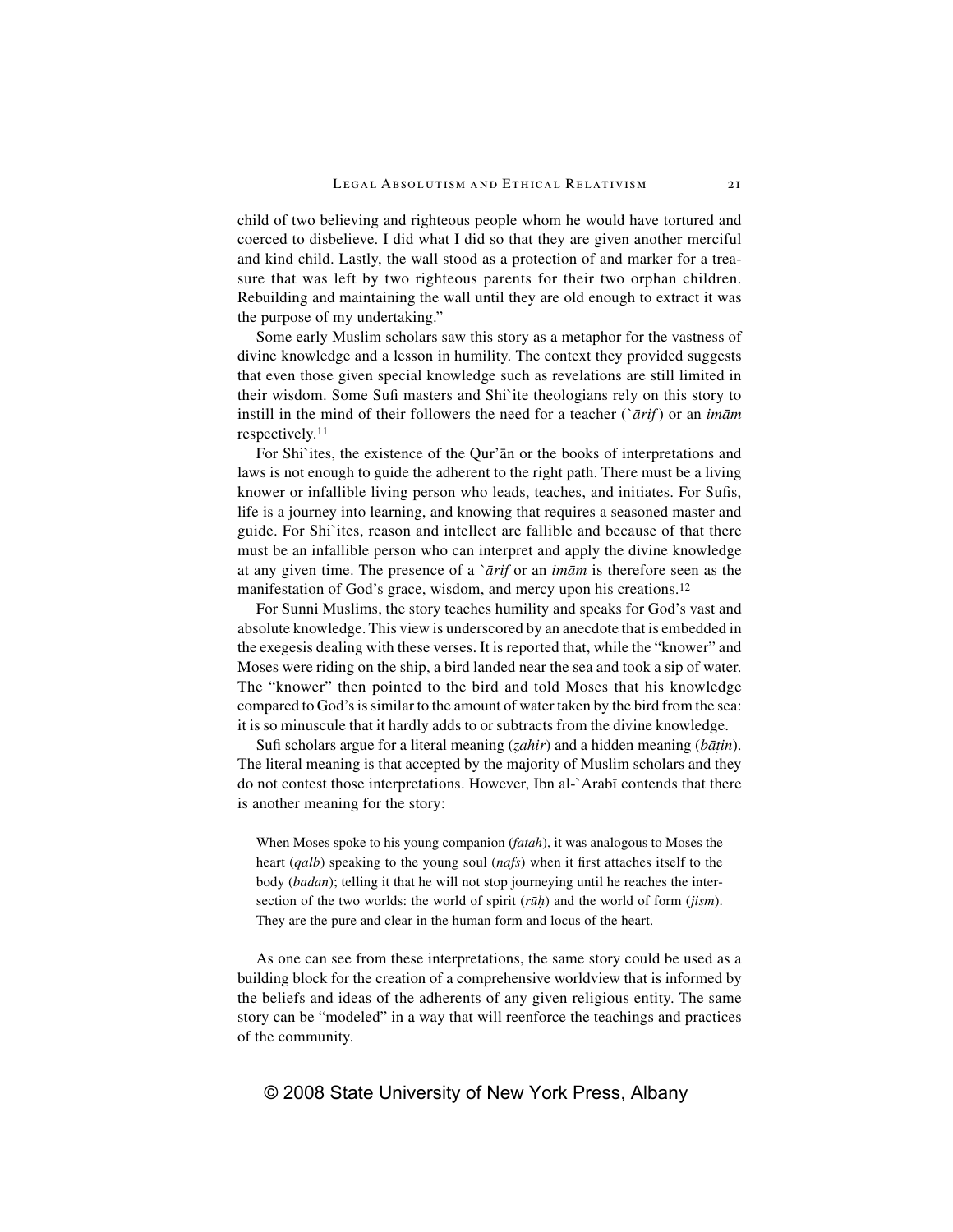Muslims, regardless of their theological tendencies, do not see this story as an imperative or a command that asks them to imitate the knower. For legal and ethical scholars, the style in which the story was composed, *khabar* (neutral narrative), relieves Muslims of any obligation or prohibition. Nonetheless, it teaches them to accept the unexplainable: things that are seen as acts of God.

For the purposes of this study, the story of the knower and Moses is significant in that it is indirectly used to argue for a "natural" order of things: Women, disabled, underprivileged, the poor, the exploited, and anyone not sharing the bounties of this world are consoled by the promised bigger plan that may explain their worldly distress. For that reason, I consider this and other metaphors in the Qur'an and Islamic traditions significant. The status of women in Islam cannot be understood in the context of isolated legal rulings and limited practices. Rather, it is dependent on a broader worldview that is anchored on philosophical, theological, legal, and practical considerations. As the popular cliché states, knowledge is power. In the case of the Islamic discourse on ethical questions, knowledge is context. Those who know ask those who do not know to trust them in creating categories, assigning entitlements, and awarding rights. For the majority of Muslims, not even religious scholars claim access to divine knowledge. Religious authorities, in their view, possess methods and processes of ascertaining that near absolute knowledge is acquired. The absolute knowledge is especially required in matters of law and religious practices.

### **Cognition through Models and Paradigms**

The above story (and many other similar stories that I will introduce in the following chapters) suggest that there is an extraordinary function played by models, anecdotes, paradigms, allegories, and parables. They are stories stripped of most of the specifics and particulars and told in an imaginative way in order to provide clarity and assign meaning to abstract concepts. A model allows the author to place the listener into the story and make her a character, an actor, an agent, a participant not only in the story, but also in imposing the meaning of the model on the events of today. The use of paradigms and models is a powerful tool that explains, and most importantly, makes the past relevant to today if not a replay of it anew. It is a powerful tool when the consumer of these images sees herself as part of the story. When that happens, status is established, privileges are preserved, and acceptance is guaranteed.

The utility of models and metaphors in society is underscored by the frequency of their appearances in the Qur'an and Hadith . The story of Moses and "the knower" is thus one good example of how stripped-down parables are employed in assigning meaning and establishing social order. In this particular case, the three events of the story justify acts that appear to ordinary (or not so ordinary as is the case with Moses) people to be unfair and unjust. The impact